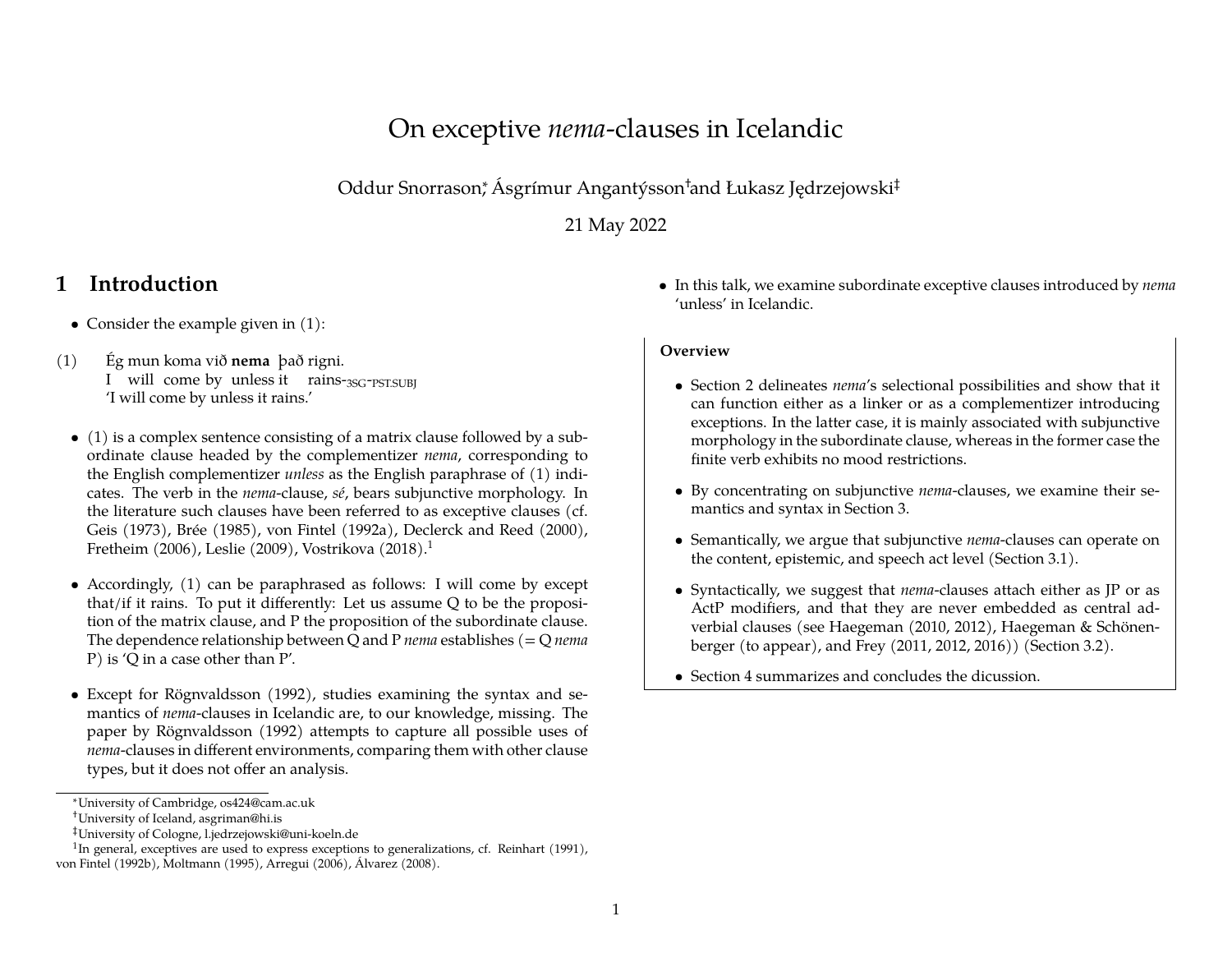# <span id="page-1-0"></span>**2 Selectional properties of** *nema*

- As a head *nema* can embed different complements types (for a descriptive overview, see Rögnvaldsson 1992). Mainly, it selects clausal complements of which some parts can be elided, as [\(2-a\)](#page-1-1) and [\(2-b\)](#page-1-2) show:
- <span id="page-1-2"></span><span id="page-1-1"></span>(2) a. Allir everyone come-3PL-PST.IND except komu **nema** [XP [DP Jón] kom]. John come-3SG-PST.IND 'Everyone came except John.'
	- b. Þetta getur ekki endað **nema** þe<del>tta getur endað</del> [<sub>XP</sub> [<sub>PP</sub> með this can not end except=<del>it-can-end</del> with skelfingu] ]. terror 'This can only end badly.' [viljinn.is \(2019\)](https://viljinn.is/adsendar-greinar/meiri-hattar-leidretting-liggur-i-loftinu/)
	- It can embed infinitives, both bare [\(3-a\)](#page-1-3) and non-bare [\(3-b\)](#page-1-4).
- <span id="page-1-3"></span>(3) a. En það er ekki auðvelt að tala um þetta **nema** *hafa* but it ) is not easy ) to talk about this (except have- $_{\rm INF}$ tóndæmin með til þess að þú skiljir music with so that you understand-<sub>2SG</sub>-<sub>PRES.SUBJ</sub> what I hvað ég eigi við.

mean

'But it's hard to talk about this without the music so that you understand what I mean.' [DV \(28 September 2008\)](https://timarit.is/page/6456746#page/n24/mode/2up)

- <span id="page-1-4"></span>b. Það er ekki hægt það útskýra þetta **nema** að segja þsöguna It  $\;$  is not possible to explain this  $\;$  except to say- $_{\rm INF}$  story-the frá byrjun.
	- from beginning

'You can't explain this without telling the whole story.' [Mbl.is](https://www.mbl.is/frettir/innlent/2015/07/12/strandid_skildi_eftir_or_a_salinni/) [\(2015\)](https://www.mbl.is/frettir/innlent/2015/07/12/strandid_skildi_eftir_or_a_salinni/)

- However, we will not deal with infinitives and PPs.
- As for CP complements,([Thráinsson](#page-6-18) [2007:](#page-6-18) 404) observes that *nema* normally requires the subjunctive mood, referring to the two following minimal pairs:

(4) a. Hún syngur alltaf í sturtu **nema** hún \*er/sé she sings always in shower unless she be-<sub>3SG</sub>-<sub>PRES.\*IND|SUBJ</sub> mjög hás.

very hoarse

'She always sings in the shower unless she is very hoarse.'

- b. Ég fer ekki nema þú \*kemur/komir I go not unless you come-2SG-PRES.\*IND|SUBJ with með. 'I won't go unless you come with me.'
- We share this intuition and claim that the subjunctive mood in subordinated *nema*-clauses should be taken as a default mood. This holds both for present/future-oriented and for past contexts, see [\(5\)](#page-1-5).
- <span id="page-1-5"></span>(5) a. Jón kom í hverri viku **nema** hann *væri* John came in every week except he was-<sub>3SG</sub>-<sub>PST.SUBJ</sub> sick veikur 'John showed up every week except when he was sick.'
	- b. Jón kemur í hverri viku **nema** hann *sé* John comes in every week except he is-3SG-PRES.SUBJ sick. veikur 'John shows up in every week except when he is sick.'
	- The occurrence of negation in the matrix clause does not affect the mood selection in the subordinate clause, as observed for causal clauses, for example (cf. [Thráinsson](#page-6-18) [2007](#page-6-18): 404–5), see [\(6\).](#page-1-6)
- <span id="page-1-6"></span>(6) Jón kom ekki **nema** hann hefði John came not  $\,$  except he  $\,$   $\,$  had- $_{3SG}\text{-pRES.SUBJ}}$  time for that tíma til þess. 'John didn't come unless he had time.'
- Further, *nema* occurs with the complementizer *ef* 'if' [\(7-a\)](#page-1-7), *hvað* 'what' [\(7-b\)](#page-1-8) and *að* 'that' [\(7-c\).](#page-1-9)
- <span id="page-1-9"></span><span id="page-1-8"></span><span id="page-1-7"></span>(7) a. Hann notar Asgeir Orn heldur ekki neitt **nema ef** við eru he uses Ásgeir Örn rather not at all unless if we manni are-3PL-PRES.IND man-DAT fewer færri 'He (the coach) doesn't use Ásgeir Örn (football player) unless we are missing one player.' [visir.is, 21. January 2010](https://www.visir.is/g/2010919432260) b. Hún er söngvaskáld She is singer-songwriter like Bergþóra, Bubbi eins og Bergþóra, Bubbi and og Bellman except – what her – instrument is-<sub>3SG</sub>-<sub>PRES.IND</sub> not guitar Bellman, **nema hvað** hennar hljóðfæri er ekki gítar heldur but church-organ kirkjuorgel 'She is a singer-songwriter like Bergþóra, Bubbi and Bellman except that her instrument is not a guitar but a church organ.' [ruv.is, 19.](https://www.ruv.is/node/610543) [January 2013](https://www.ruv.is/node/610543) c. Ég get lítið sagt I ) can little say-<sub>SUPINE</sub> about actor-choice-the except that it um leikaravalið **nema að** það er is-3SG-PRES.IND interesting and will be surprising athyglisvert og mun koma á óvart.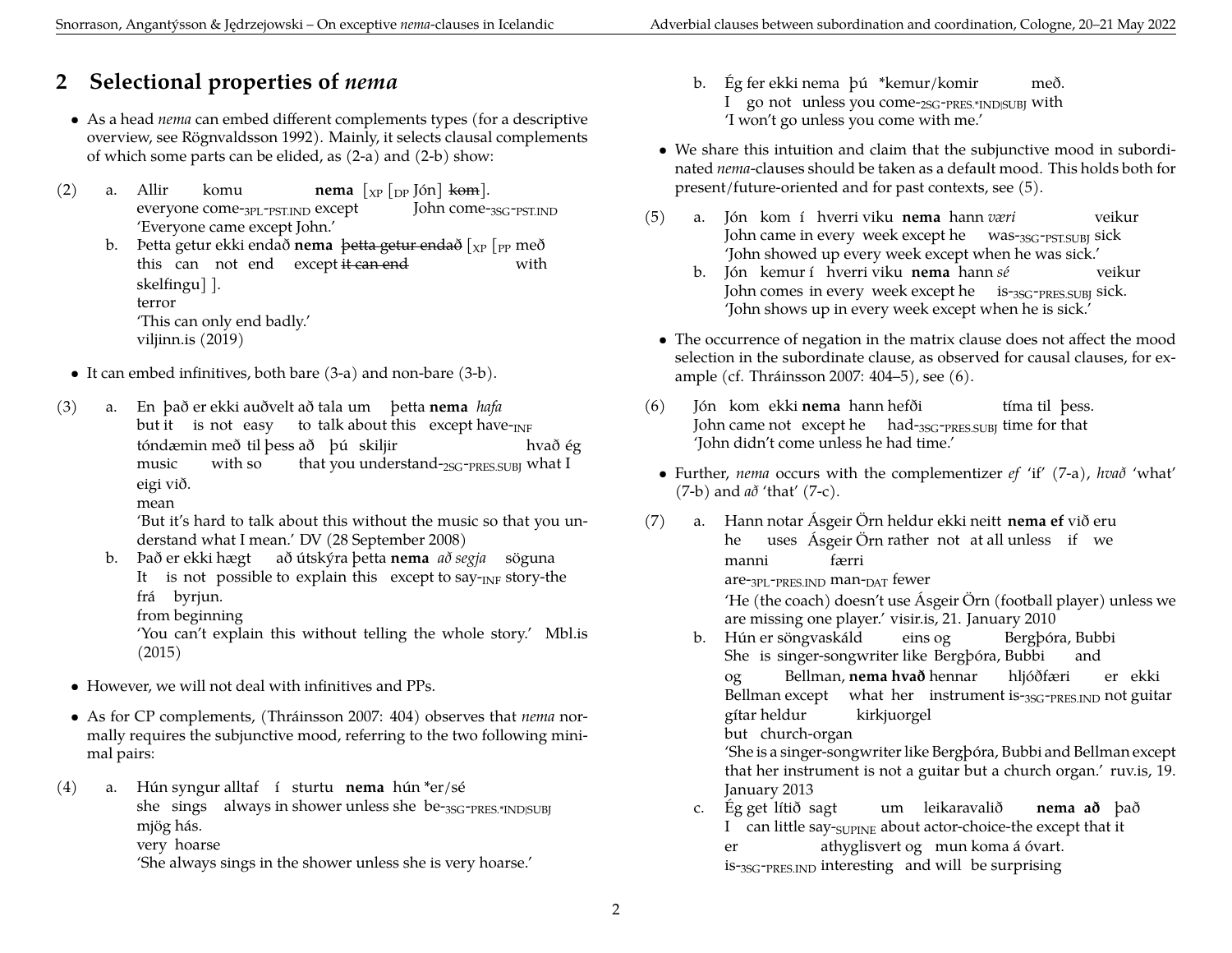'I can't say much about the acting choices except that it is interesting and will be surprising.' [visir.is, 21. mars 2014](https://www.visir.is/g/2014703219953)

- In all these examples the verb in the *nema*-clause are in the indicative rather than the subjunctive. Following Merchant's [\(2019](#page-6-19)) view, we argue that there is category-sensitive selection.
- Usually, *ef* 'if' and *hvað* 'what' require the indicative and this also holds true when *nema* precedes those elements as in [\(7-a\)](#page-1-7) and [\(7-b\).](#page-1-8) Note, however, that *nema að*, as in [\(7-c\),](#page-1-9) can also easily occur with the subjunctive. Other examples with *nema* and the indicative are shown in [\(8\).](#page-2-2)
- <span id="page-2-2"></span>(8) a. Þetta verður svona pínu eins og ísbíllinn this will kind.of little like ice-cream-van-the on á sumrin,  $\mathbf{s}$ ummer-<sub>PL</sub>-the, unless I  $\mathbf{b}$ **e-** $\mathbf{1s}$ **G-** $\mathbf{p}$ **res.ind** to sell- $\mathbf{p}$ F informative **nema** ég *er* að selja fræðandi barnabækur.

children's-books

'This is going to be a little like an ice cream van during the summer, except I'll be selling informative children's books.' [frettabladid.is, 19. December 2020](https://www.frettabladid.is/lifid/me-bokabu-a-hjolum-fyrir-jol/)

<span id="page-2-3"></span>b. Faraldurinn er að geisa aftur í Evrópu eins og hann hefur pandemic-the is to rage again in Europe like he has gert í fyrravetur **nema** hann *er* done in last-winter except he **is-3SG-PRES.IND** only more bara enn alvarlegri núna.

serious now

'The pandemic is raging again in Europe like it did last winter except it has only grown more serious.' [ruv.is, 4. April 2022](https://www.ruv.is/frett/2022/04/07/skaed-fuglaflensa-greinist-i-haferni-her-a-landi)

- Many *nema*-clauses with the indicative appear to be coordinated structures rather than subordinated (see Rögnvaldsson [1992](#page-6-7): 45), compare e.g., [\(8-b\).](#page-2-3) Here, *nema* is more akin to a coordinating conjunction such as *en* 'but' than a subordinator.
- However, there is interesting speaker variation. Thráinsson and Thórðardóttir (2015:184-200) show that most speakers in the Icelandic Dialect Syntax Project (Thráinsson et al. [2013,](#page-6-20) [2015](#page-6-21), [2017\)](#page-6-22) found the subjunctive natural and picked it over the indicative in *nema*-clauses. Nevertheless, some speakers found the indicative also acceptable in such clauses, see indicative in [\(9-a\)](#page-2-4) and corresponding subjunctive in [\(9-b\).](#page-2-5)

<span id="page-2-5"></span><span id="page-2-4"></span>(9) a. Hún ætlar að hætta **nema** hún *fær* She is.going to quit unless she get-<sub>3SG</sub>-<sub>PRES.IND</sub> raise kauphækkun. 'She is going to quit unless she gets a raise.' b. Hann býður sig ekki fram **nema** hann *fái* He offer self not forward unless he gets-3SG-**PRES.SUBJ** annað sætið.

second place-the

```
'He won't run unless he gets second place.'
```
- Among 752 speakers, 14.4% fully accepted [\(9-a\)](#page-2-4) with the indicative while 92.2% fully accepted [\(9-b\)](#page-2-5) with the subjunctive. The youngest speakers were much more positive (27%) than the oldest speakers (5.1%) towards the use of the indicative in [\(9-a\)](#page-2-4) (see also discussion on the use of indicatives in *nema*-clauses in Gärtner and Eythórsson 2020:233). (see also [Quer](#page-6-23) [\(1998](#page-6-23)), [Marques](#page-6-24) ([2010\)](#page-6-24))
- In what follows, we focus on *nema*-clauses with the subjunctive mood for the sake of consistency.

### <span id="page-2-0"></span>**3 Exceptive** *nema***-clauses**

• In this section, we examine exceptive *nema*-clauses at the syntax-semantics interface. In Section [3.1](#page-2-1), we show that *nema*-clauses can operate on the content, epistemic and speech act level. In Section [3.2,](#page-3-0) we examine their syntactic properties and account for their differences.

### <span id="page-2-1"></span>**3.1 Semantics**

- Remarkably, some types of adverbial clauses are taken to operate on three cognitive levels: i) content level, ii) epistemic level, and iii) speech act level, as shown by [Dijk, Teun A van](#page-6-25) ([1977\)](#page-6-25) for conditional clauses, [Sweetser](#page-6-26) [\(1990](#page-6-26)), [Frey](#page-6-17) [\(2016](#page-6-17)), [Haegeman](#page-6-27) [\(2022](#page-6-27)) for causal clauses, Breindl (2015a) for irrelevance conditionals, and [Antomo](#page-6-28) [\(2013](#page-6-28)), [Breindl](#page-6-29) ([2015](#page-6-29)) and [Frey](#page-6-30) ([2020\)](#page-6-30) for concessive clauses. We illustrate this variation by discussing the following three examples of causal clauses:
- <span id="page-2-7"></span><span id="page-2-6"></span>(10) a. John came back because he loved her.
	- b. John loved her, because he came back.
	- c. What are you doing tonight, because there's a good movie on. [\(Sweetser](#page-6-26) [1990:](#page-6-26) 77, ex. 1a–c)
	- In the content domain, causal clauses usually mark a reason relation between two events. In [\(10-a\)](#page-2-6), the event of loving someone is a reason for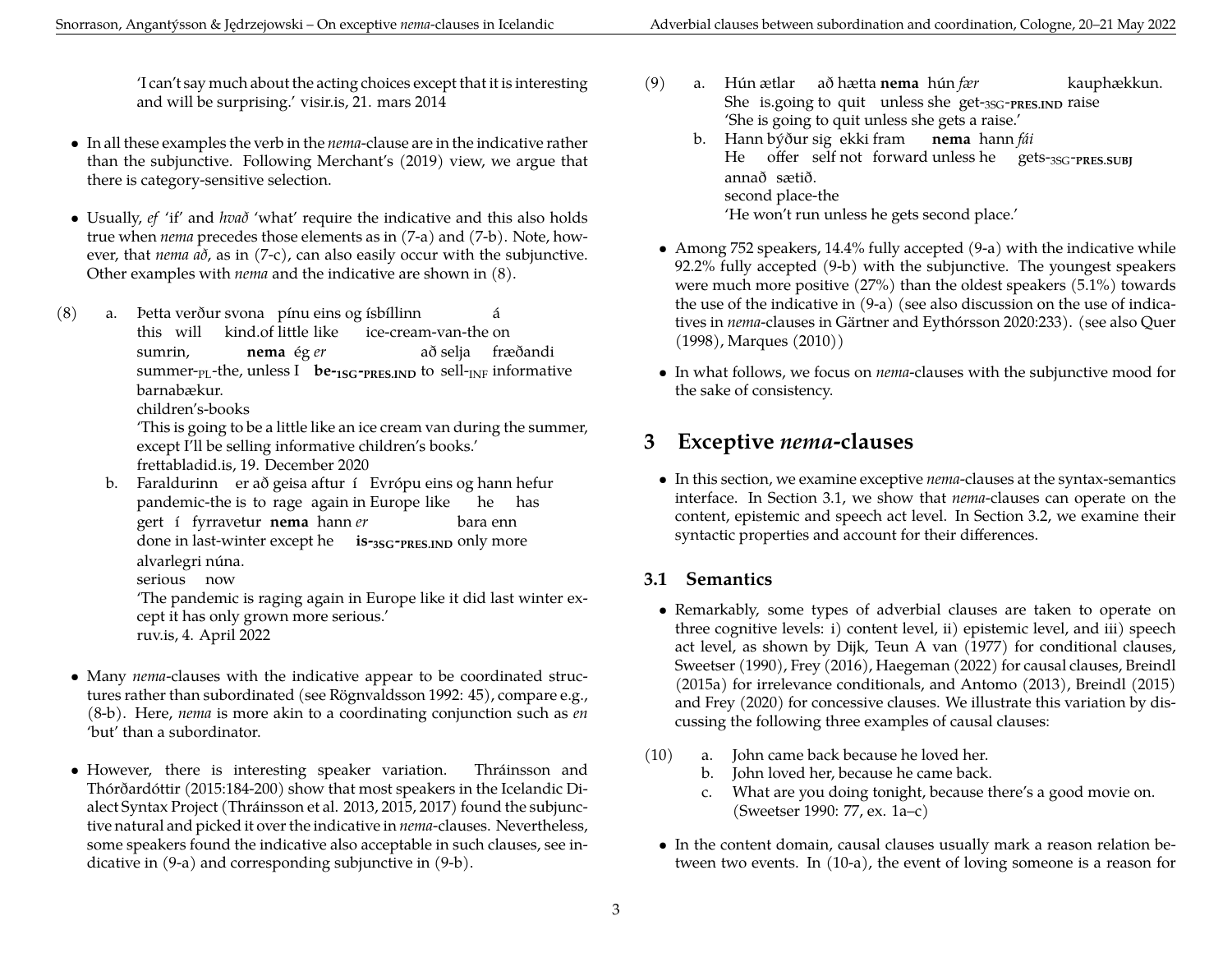coming back. Their core property is that the information conveyed in the matrix clause is presupposed, whereas the proposition in the subordination clause is asserted.

- In [\(10-b\),](#page-2-7) i.e., in the content domain, the speaker provides the reason for why he or she thinks the matrix clause is true. Accordingly, the speaker takes the event of coming back to be a reasonable argument to assume that John loves a female person.
- Finally, in the speech act domain the speaker reveals the motivation for why he or she is performing a speech act.
- To our knowledge, the question whether exceptive clauses can operate on all three levels too has not been addressed yet. As the examples in [\(11-a\)](#page-3-1)– [\(11-c\)](#page-3-2) show, subjunctive *nema*-clauses can express three different kinds of exceptions:
- <span id="page-3-3"></span><span id="page-3-1"></span> $(11)$  a. John came in every week except he was-<sub>3SG</sub>-<sub>PST.SUBJ</sub> sick kom í hverri viku **nema** hann *væri* veikur. 'John showed up every week except when he was sick.'
	- b. Jón elskar John love-<sub>3SG-PRES.IND</sub> her unless he come-<sub>3SG-PRES.SUBJ</sub> not hana **nema** hann *komi* ekki til baka. back

'John loves her unless he doesn't come back.'

- <span id="page-3-2"></span>c. Við skulum We shall-<sub>1PL</sub>-<sub>PRES.IND</sub> just be home, unless you bara vera heima, **nema** þú *hafir* have-<sub>2SG</sub>-<sub>PRES.SUBJ</sub> better idea? betri hugmynd? 'We'll just stay at home, unless you have a better idea?'
- In [\(11-a\)](#page-3-1), the speaker introduces an exception on the content level, by making the assertion that John showed up every week, except for the cases in which he was sick. Here, the speaker relates two propositions making one of them an exception to the other.
- In the epistemic domain, [\(11-b\),](#page-3-3) the speaker makes the assumption that John must love a female person, otherwise he would not come back. In this case, the speaker takes the exception equal to not coming of John to be an appropriate reason for why he or she thinks that John is in love with a female person.
- Finally, the speaker utters the exception [\(11-c\)](#page-3-2) to invite the hearer to name a possible reason to leave the house. The speaker takes it as possible not to stay at home if the hearer has another suggestion. To some extent, the speaker does not expect the hearer to have a better suggestion.

### <span id="page-3-0"></span>**3.2 Syntax**

• In Section [3.2.1](#page-3-4) we examine the external syntax of *nema*-clauses operating on three cognitive levels, concluding that they should be considered either peripheral or non-integrated adverbial clauses. In Section [3.2.2](#page-4-0), we examine the internal structure of *nema*-clauses.

#### <span id="page-3-4"></span>**3.2.1 External syntax**

- *Information-structural movement to the left periphery* We take an adverbial clause to be part of the matrix clause, if it can be moved from its baseposition to the left periphery of the matrix clause. Such a movement is usually triggered by a formal (informational-structure) feature. Fronting *nema*-clauses depends on its interpretation. It is possible on the content level, [\(12-a\)](#page-3-5), but it is degraded on the epistemic level, [\(12-b\)](#page-3-6). Movement of the *nema*-clause operating on the speech act level is impossible. If we try to front it, as [\(12-c\)](#page-3-7) shows, it automatically gets interpreted as an exceptive clause operating on the content level, i.e., an exceptive relation is established between two propositions, and not between a speech act and a proposition.
- <span id="page-3-5"></span>(12) a. **Nema** Jón væri unless John be-<sub>3SG</sub>-<sub>PST.SUBJ</sub> sick, (then) came he in every veikur, (þá) kom hann í hverri viku. week

'Unless John was sick, he showed up every week.'

<span id="page-3-6"></span>b. ??**Nema** Jón komi Unless John come-35G-PRES.SUBJ not back, (then) loves he ekki til baka, (þá) elskar hann hana.

her.

'unless John doesn't come back, he loves her.'

- <span id="page-3-7"></span>c. \***Nema** þú hafir unless you have-<sub>2SG</sub>-<sub>PST.SUBJ</sub> better idea, betri hugmynd, (þá) (then) skulum shall-1PL-PRES.IND we just be at.home. við bara vera heima. Intended: 'Unless you have a better idea, let's just stay at home.'
- As we discuss in Section [4,](#page-5-0) the variation observed in  $(12-a)-(12-c)$  $(12-a)-(12-c)$  follows from different adjoin positions of *nema*-clauses.
- <span id="page-3-8"></span>• *Embeddability* Another property to be discussed concerns the emeddability of the exceptive clause as part of a complement clause. As the examples given in [\(13\)](#page-3-8) show, distinct effects arise.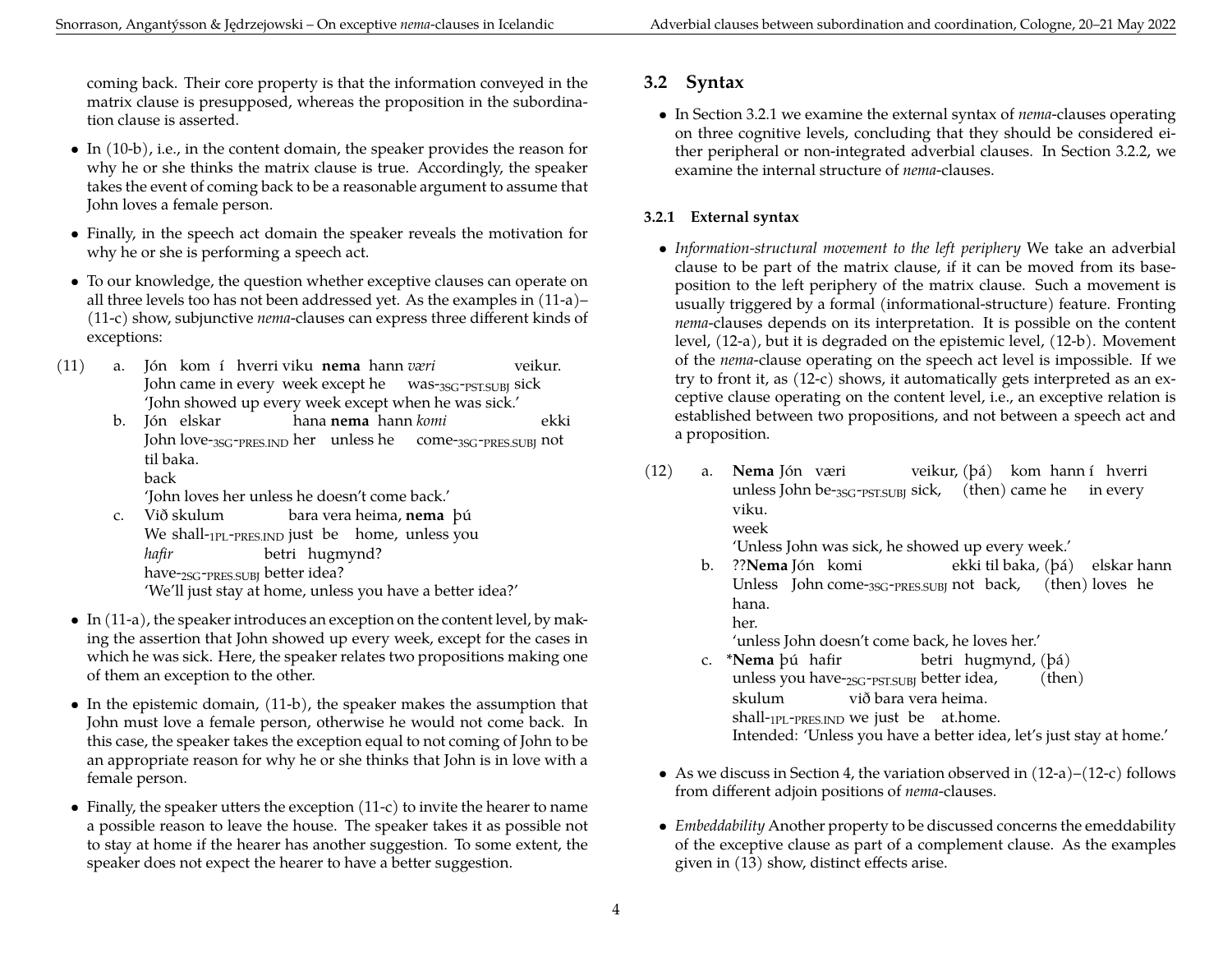<span id="page-4-1"></span>(13) a. Sveinn *heldur því fram* að Jón komi Sveinn claims that John come-<sub>3SG</sub>-<sub>PRES.SUBJ</sub> in every week í hverri viku **nema** hann sé unless he is-3SG-PRES.SUBJ sick. veikur.

'Sven claims that John showed up every week unless he was sick.' (*heldur fram* 'claims' > *nema*-clause)

<span id="page-4-2"></span>b. Sveinn *heldur því fram* að Jón elski Sveinn claims that John love-<sub>3SG</sub>-<sub>PRES.SUBJ</sub> her unless hana **nema** hann komi he come-<sub>3SG</sub>-<sub>PRES.SUBJ</sub> not back. ekki til baka.

'Sven claims that John loves her, unless he doesn't come back.' (*heldur fram* 'claims' < *nema*-clause)

<span id="page-4-3"></span>c. Sveinn *heldur því fram* að við skulum Sveinn claims that we shall-<sub>3PL</sub>-<sub>PRES.IND</sub> just stay bara vera heima, **nema**þú hafir at.home, unless you have-<sub>2SG</sub>-<sub>PRES.SUBJ</sub> better idea betri hugmynd. 'Sven claims we should just stay at home, unless you have a better idea.'

(*heldur fram* 'claims' < *nema*-clause)

- The *nema*-clause operating on the content level can be embedded as part of the complement clause selected by the verb *halda fram* 'claim'. In [\(13-a\),](#page-4-1) the content of the subordinate clause falls under the scope of the highest verb. Correspondingly, Sveinn claims that John used to show up on a regular basis and that it was not the case when he was sick.
- A different scope relation occurs in [\(13-b\)](#page-4-2) where the *nema*-clause does not fall under the scope of any linguistic material from higher clauses. Here only the complement clause is embedded, the *nema*-clause, in turn, provides a reasonable argument for why the speaker assumes John to be in love with someone. This epistemic reasoning is then not part of what Sveinn claims, but what the speaker assumes what might be true.
- We can prove this difference by looking at a possible discourse continuation. If person B objected to [\(13-a\)](#page-4-1) and [\(13-b\)](#page-4-2) saying *But that's not true*, then in the latter case the objection would only target the content of the complement clause, and not the content of the *nema*-clause, i.e., the clausal anaphoric expression 'that' cannot pick up the exceptive relation established between the higher clauses and the *nema*-clause. In the former case, two options are available: *that* can – but need not – target the content of the *nema*-clause, indicating variation of *nema*-clauses on the content level. In Section [4,](#page-5-0) we tentatively suggest an analysis, according to which this variation follows from two different adjoin positions of *nema*-clauses.
- Finally, the *nema*-clause operating on the speech act level patterns with its epistemic counterpart, as it cannot be embedded either, [\(13-c\)](#page-4-3).
- The last external syntax test concerns variable binding and the distinction between content-related exceptive clauses on the one hand and evidencebased and speech act related clauses on the other.
- (14) a. *Hver einasti þriðja árs nemi* verður að vera á bókasafninu Who each third year student must to be in library-the öllum stundum **nema** *hann* sé all times unless he  $\;$  is-<sub>SUBJ</sub> done with exams-the búinn með prófin. 'Each third year student must stay in the library at all times unless he has finised his exams.'
	- b. \**Hver einasti þriðja árs nemi* hlýtur að vera á bókasafninu Who each third year student has to be in library-the öllum stundum **nema** *hann* sé all times unless he be-<sub>3SG</sub>-<sub>PRES.SUBJ</sub> done with búinn með prófin.

exams-the

'Each third year student has to stay in the library at all times unless he has finised his exams.'

c. \**Hver einasti þriðja árs nemi* Who each third year student should to be in library-the ætti að vera á bókasafninu öllum stundum, **nema** þér finnist all times unless you think- $_{\text{IMP-PRES.SUBJ}}$  he should to *hann* eigi að ráða því sjálfur. decide that himself.

'Each third year student should stay in the library at all times unless you think he should decide that for himself.'

• The matrix clause allows binding into the content-related clause while the evidence-based clause and speech act related clauses disallow it.

#### <span id="page-4-0"></span>**3.2.2 Internal syntax**

<span id="page-4-4"></span>• Given that [\(15-a\)](#page-4-4) is an content-related clause, [\(15-b\)](#page-5-1) is an evidence based exceptive clause, and [\(15-c\)](#page-5-2) is a speech act related exceptive clause, we expect that [\(15-a\)](#page-4-4) cannot host any adverbial modifiers if it is analyzed as a central adverbial clause, while [\(15-b\)](#page-5-1) and [\(15-c\)](#page-5-2) should tolerate adverbial modifiers (see discussions in Angantýsson and Jędrzejowski ([2022](#page-6-31)) on similar conditions in causal clauses in Icelandic):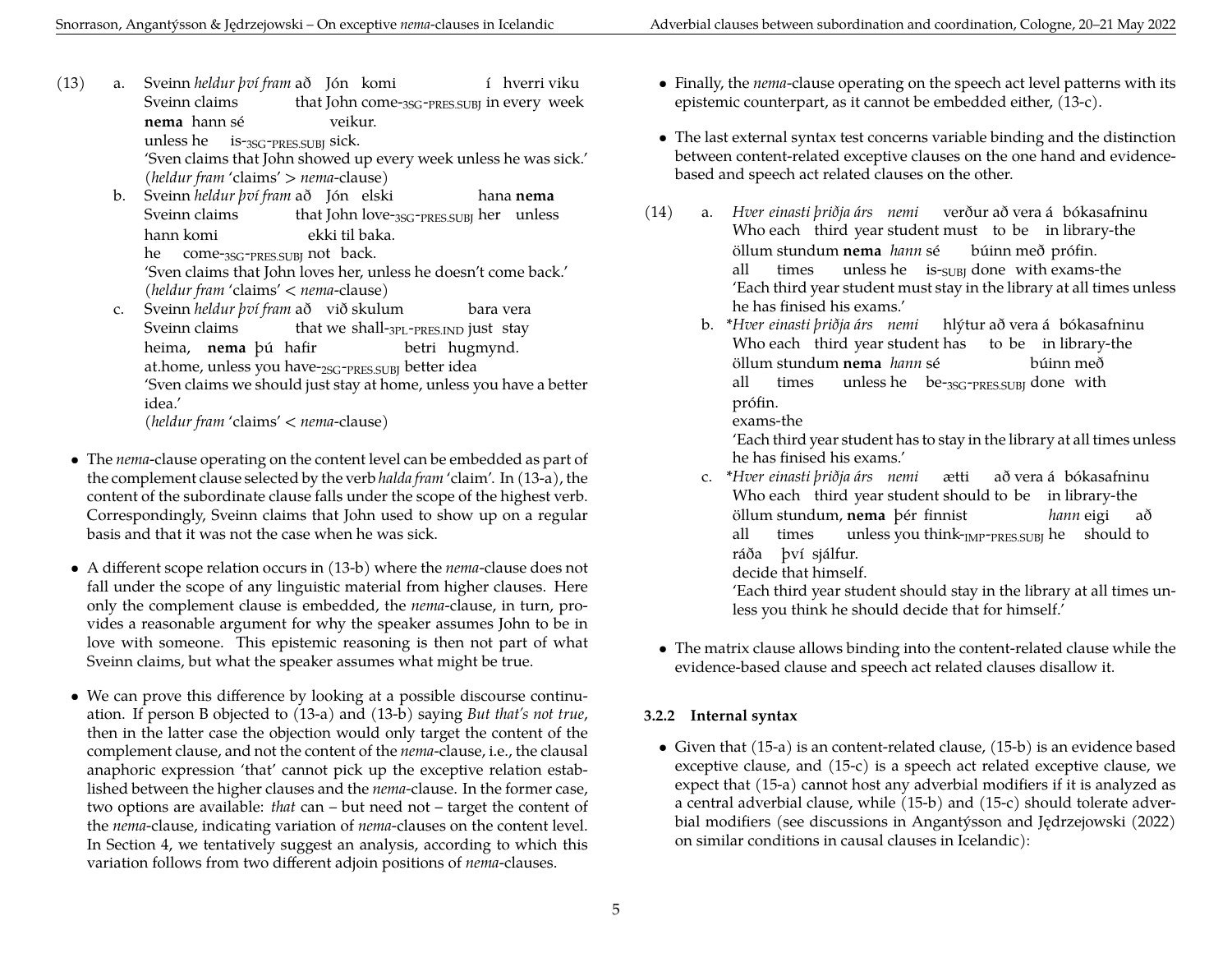- <span id="page-5-1"></span>(15) a. Jón kemur aftur **nema** hann elski hana. John come-3SG-PRES.IND back unless he love-3SG-PRES.SUBJ her 'John will be back unless he loves her.'
	- b. Jón elskar hana **nema** hann komi ekki til baka John love-3SG-PRES.IND her unless he come-3SG-PRES.SUBJ not back 'John loves her unless he doesn't come back.'
	- c. Af hverju verðum við ekki bara heima, **nema** þú hafir betri hugmynd?

<span id="page-5-2"></span>Why will.be we not just at.home, except you have-2SG-PRES.SUBJ better idea?

'Why don't we just stay at home, unless you have a better idea?.'

• This prediction is not borne out, as shown in  $(16)$ .

<span id="page-5-3"></span>(16) a. Jón kemur John come-<sub>3SG</sub>-<sub>PRES.IND</sub> back unless he truly aftur **nema** hann *sannarlega* elski love-3SG-SUBJ hana

her

'John will be back unless he truly love-3SG-PRES.SUBJ her.'

- <span id="page-5-4"></span>b. Jón elskar John love-<sub>3SG</sub>-<sub>PRES.IND</sub> her unless he truly hana **nema** hann *sannarlega* komi come-3SG-PRES.SUBJ not back ekki til baka 'John loves her unless he truly doesn't come back.'
- <span id="page-5-5"></span>c. Af hverju verðum við ekki bara heima, **nema** þú *sannarlega* Why will.be we not just at.home, except you truly hafir betri hugmynd?

have-<sub>2SG</sub>-<sub>PRES.SUBJ</sub> better idea?

'Why don't we just stay at home, unless you truly have a better idea?.'

- Example [\(16-a\)](#page-5-3) actually allows the JP modifier *sannarlega* 'truly' when interpreted as content-related. Note, that [\(16-a\)](#page-5-3) is also acceptable if it is interpreted as an evidence-based exceptive clause (which is an available interpretation as well). Examples [\(16-b\)](#page-5-4) and [\(16-c\)](#page-5-5) cannot be analyzed as central adverbial clauses, and a JP adverbial modifier like *sannarlega* 'truly' is also available there.
- <span id="page-5-6"></span>• Evidence-based exceptive clauses and speech act related clauses differ with respect to what kind of adverbial modifiers they can combine with. Whereas evidence-based exceptive clauses having the peripheral adverbial clause status are not able to licence ActP modifiers like *í hreinskilni sagt* 'honestly', speech act related clauses do not exhibit any such restrictions, see [\(17\)](#page-5-6).
- (17) a. \*Jón elskar hana **nema** hann *í hreinskilni sagt* John loves-<sub>IND</sub> her unless he honestly komi come-3SG-PRES.SUBJ not back ekki til baka. 'John loves her unless he honestly doesn't come back.'
	- b. Af hverju verðum við ekki bara heima, **nema** þú Why will.be we not just at.home, except you *í hreinskilni sagt* hafir honestly have-<sub>2SG</sub>-<sub>PRES.SUBJ</sub> better idea? betri hugmynd? 'Why don't we just stay at home, unless you honestly have a better idea?.'
- Note that if content related exceptive clauses have disintegrated adverbial status, they are expected to host all types of modifiers. This prediction is borne out in examples like [\(18\).](#page-5-7)
- <span id="page-5-7"></span> $(18)$ I think that we should to hire John unless he held að við ættum að ráða Jón **nema** hann sé be-3SGPRES.SBJ *í hreinskilni sagt án gríns alveg örugglega* njósnari. honestly no joke certainly spy 'I think we should hire John unless he honestly no joke certainly is a spy.'
	- Example [\(18\)](#page-5-7) is to be interpreted as a content-related clause. At the same time, [\(18\)](#page-5-7) hosts the ActP modifier *í hreinskilni sagt* 'honestly', the ComP modifier *án gríns* 'seriously', whereby the former c-commands the latter.

## <span id="page-5-0"></span>**4 Summary and preliminary results**

- In this talk, we examined exceptive clauses in Icelandic introduced by *nema* 'except'. We showed that *nema* can be used as a linker or as a subordinating conjunction introducing exceptive adverbial clauses containing the finite verb inflected for subjunctive morphology. By focusing on the latter, we argued that *nema*-clauses can operate on three cognitive levels (content, epistemic, speech act), and attach at two distinct structural heights.
- Syntactically, we suggested that *nema*-clauses attach either as JP or as ActP modifiers, and that they are never embedded as central adverbial clauses in the sense claimed by Haegeman (2010, 2012), Haegeman & Schönenberger (to appear), and Frey (2011, 2012, 2016) (see *Appendix*).
- Essentially, we take interpretative differences to follow from the distinct attachment heights. The main arguments for this three part division are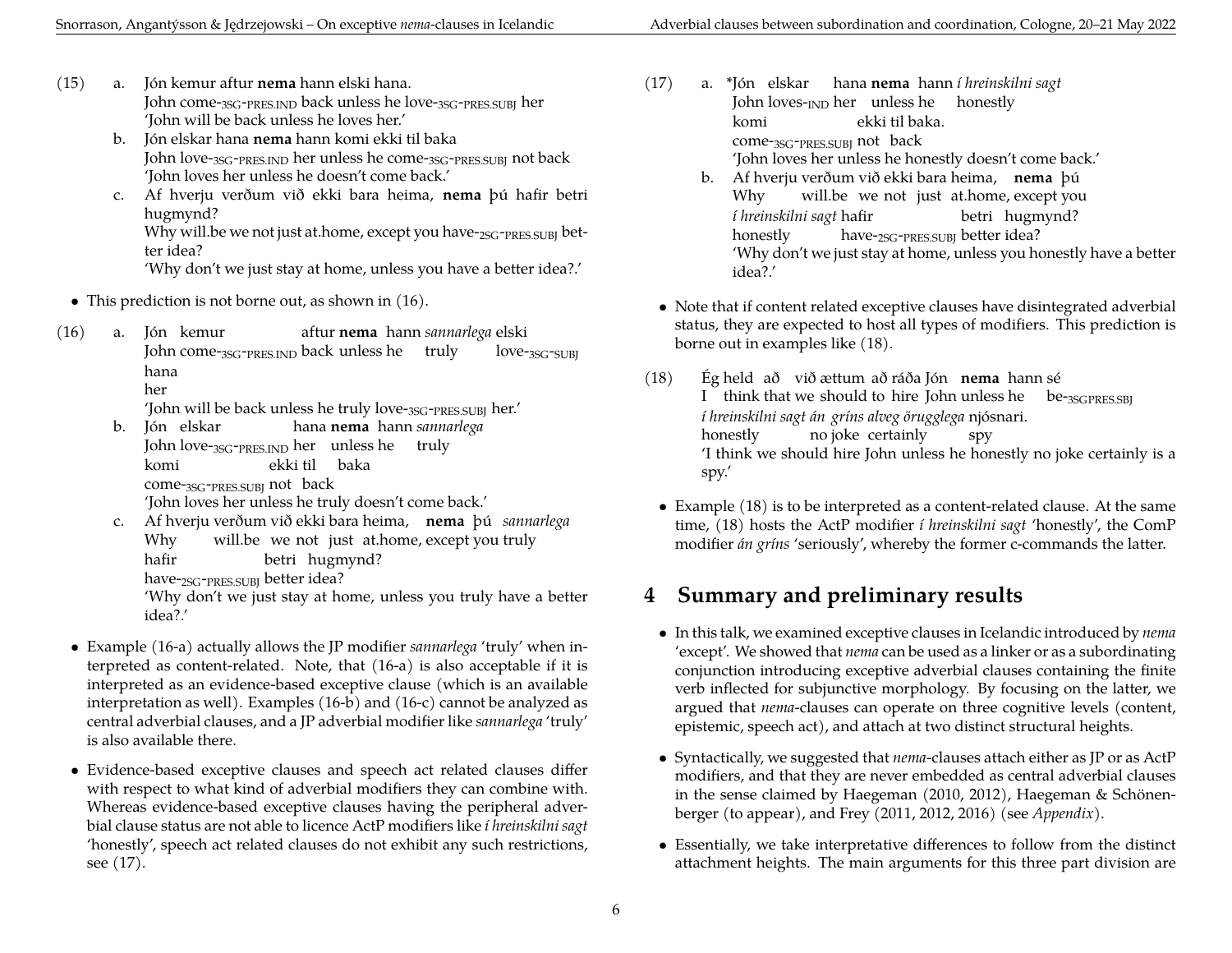based on movement restrictions, embeddability, binding, and acceptability of different adverbial modifiers.

### **References**

- <span id="page-6-12"></span>'Alvarez, I. G. (2008). *Generality and exception: A study in the semantics of exceptives*. Ph. D. thesis, Stanford, CA: Stanford University dissertation.
- <span id="page-6-31"></span>Angantýsson, Á. and Łukasz Jędrzejowski (2022). Layers of subordinate clauses: A view from causal af-því-að-clauses in Icelandic. In Łukasz Jędrzejowski & Constanze Fleczoreck (Ed.), *On the Variation of Causal Clauses (Studies in Language Companion Series)*. Amsterdam: John Benjamins.
- <span id="page-6-28"></span>Antomo, M. . M. S. (2013). Zur Semantik von Konzessivsätzen mit *obwohl*. *Linguistische Berichte 236*, 427–453.
- <span id="page-6-11"></span>Arregui, A. (2006). Cualquier, exception phrases and negation. In J. Doetjes and P. González (Eds.), *Romance languages and linguistic theory 2004*, pp. 1–22. Amsterdam: Benjamins.
- <span id="page-6-29"></span>Breindl, E. (2015). Konzessive Konnektoren. In A. V. . U. H. W. Eva Breindl (Ed.), *Handbuch der deutschen Konnektoren. Semantik der deutschen Satzverknüpfer (Schriften des Instituts für Deutsche Sprache 13)*, pp. 903–962. Berlin: Mouton de Gruyter.
- <span id="page-6-1"></span>Brée, D. S. (1985). On the semantics of unless. In Hoppenbrouwers, Geer A. J. & Seuren, Pieter A. & Weijters, Tom J. H. H. (Ed.), *Meaning and the lexicon. Proceedings of the second international colloquium on the interdisciplinary study of the semantics of natural languages*, pp. 309–316. Dordrecht: Kluwer.
- <span id="page-6-3"></span>Declerck, R. and S. Reed (2000). The semantics and pragmatics of unless. *English Language & Linguistics 4*, 205–241.
- <span id="page-6-25"></span>Dijk, Teun A van (1977). *Text and Context. Explorations in the Semantics and Pragmatics of Discourse (Longman Linguistics Library 21)*. London: Longman.
- <span id="page-6-2"></span>Fintel, Kai von (1992a). Exceptive conditionals: The meaning of *unless*. *Proceedings of the North East Linguistics Society 22*, 135–151.
- <span id="page-6-9"></span>Fintel, Kai von (1992b). Exceptive constructions. *Natural Language Semantics 1*, 123–148.
- <span id="page-6-4"></span>Fretheim, T. (2006). A relevance-theoretic analysis of unless. *Working papers isk 3*, 27–41.
- <span id="page-6-15"></span>Frey, W. (2011). Peripheral adverbial clauses, their licensing and the prefield in german. In G. F. Eva Breindl and A. Volodina (Eds.), *Satzverknüpfung – zur Interaktion von Form, Bedeutung und Diskursfunktion*, pp. 41–77. Berlin: de Gruyter.
- <span id="page-6-16"></span>Frey, W. (2012). On two types of adverbial clauses allowing root-phenomena. In L. H. . R. N. Lobke Aelbrecht (Ed.), *Main Clause Phenomena: New Horizons (Linguistik Aktuell/Linguistics Today 190*, pp. 405–429. Amsterdam: John Benjamins.
- <span id="page-6-17"></span>Frey, W. (2016). About some correlations between formal and interpretative properties of causal clauses. In I. R. . A. Speyer (Ed.), *Co- and Subordination in German and Other Languages*, pp. 153–179. Hamburg: Buske.
- <span id="page-6-30"></span>Frey, W. (2020). German concessives as TPs, JPs and ActPs. *Glossa: A Journal of General Linguistics 5*, 1–31.
- <span id="page-6-0"></span>Geis, M. L. (1973). If and unless. In B.B. Kachu, R.B. Lees, Y. Malkiel, A. Pietrangeli and S. Saporta (Ed.), *Issues in linguistics*, pp. 231–253. Urbana Chicago: University of Illinois Press.
- <span id="page-6-13"></span>Haegeman, L. (2010). The internal syntax of adverbial clauses. *Lingua 120*, 628–648.
- <span id="page-6-14"></span>Haegeman, L. (2012). *Adverbial clauses, main clause phenomena, and the left composition of the left periphery (The Cartography of Syntactic Structures 8)*. Oxford: Oxford University Press.
- <span id="page-6-27"></span>Haegeman, L. . M. S. (2022). English rationale *since* and a reassessment of the typology of adverbial clauses. In Ł. J. . C. Fleczoreck (Ed.), *On the Variation of Causal Clauses Studies in Language Companion Series*. Amsterdam: John Benjamins.
- <span id="page-6-5"></span>Leslie, S.-J. (2009). "if","unless", and quantification. In V. C. Stainton, R.J. (Ed.), *Compositionality, Context and Semantic Values*, pp. 3–30. Dordrecht: Springer.
- <span id="page-6-24"></span>Marques, R. (2010). Modality, context change potential and mood selection in European Portuguese. In M. G. B. . E.-M. Remberger (Ed.), *Modality and Mood in Romance: Modal Interpretation, Mood Selection, and Mood Alternation (Linguistische Arbeiten 533)*, pp. 133–162. Berlin: De Gruyter Mouton.
- <span id="page-6-19"></span>Merchant, J. (2019). Roots don't select, categorical heads do: Lexcical-selection of PPs may vary by category. *The Linguistic Review 36*, 325–411.
- <span id="page-6-10"></span>Moltmann, F. (1995). Exception sentences and polyadic quantification. *Linguistics and Philosophy 18*, 223–280.
- <span id="page-6-23"></span>Quer, J. (1998). *Mood at the Interface (LOT International Series 1*. The Hague: Holland Academic Graphs.
- <span id="page-6-8"></span>Reinhart, T. (1991). Elliptic conjunctions-non-quantificational qr. In A. Kasher (Ed.), *The Chomskian turn*, pp. 360––384. Cambridge: Blackwell.

<span id="page-6-7"></span>Rögnvaldsson, E. (1992). Nema. *Íslenskt mál 14*, 35–61.

<span id="page-6-26"></span>Sweetser, E. (1990). *From Etymology to Pragmatics. Metaphorical and Cultural Aspects of Semantic Structure (Cambridge Studies in Linguistics 54)*. Cambridge: Cambridge University Press.

<span id="page-6-18"></span>Thráinsson, H. (2007). *The Syntax of Icelandic*. Cambridge: Cambridge University Press.

- <span id="page-6-20"></span>Thráinsson, Höskuldur, Ásgrímur Angantýsson, and Einar Freyr Sigurðsson (eds.) (2013). *Tilbrigði í íslenskri setningagerð I [Variation in Icelandic syntax I]*. Reykjavík: Málvísindastofnun Háskóla Íslands.
- <span id="page-6-21"></span>Thráinsson, Höskuldur, Ásgrímur Angantýsson, and Einar Freyr Sigurðsson (eds.) (2015). *Tilbrigði í íslenskri setningagerð II [Variation in Icelandic syntax II]*. Reykjavík: Málvísindastofnun Háskóla Íslands.
- <span id="page-6-22"></span>Thráinsson, Höskuldur, Ásgrímur Angantýsson, and Einar Freyr Sigurðsson (eds.) (2017). *Tilbrigði í íslenskri setningagerð III [Variation in Icelandic syntax III]*. Reykjavík: Málvísindastofnun Háskóla Íslands.
- <span id="page-6-6"></span>Vostrikova, E. (2018). On the similarity between unless and only-if-not. *Proceedings of Sinn und Bedeutung 21*, 1271–1288.